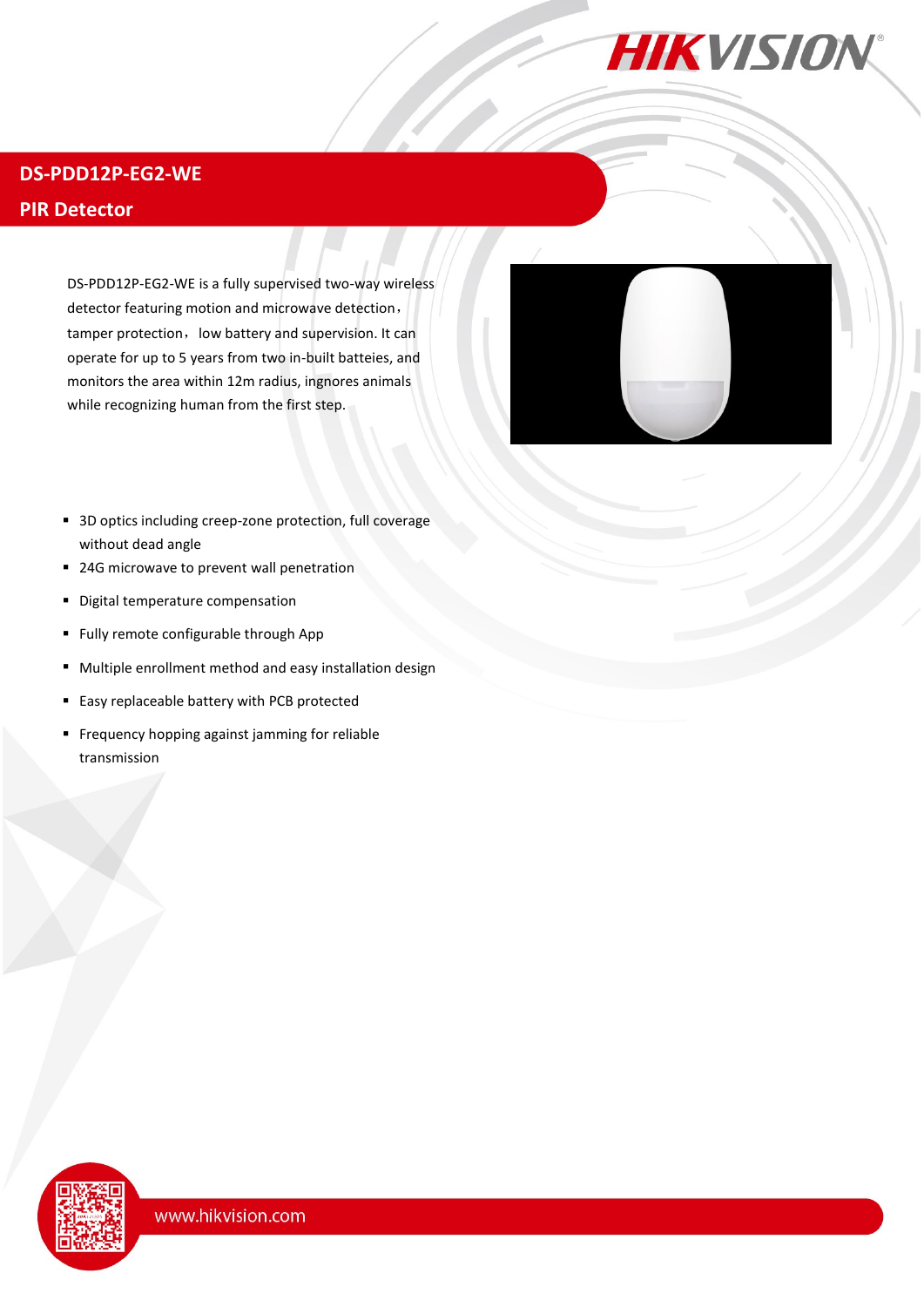

# **Specification**

| <b>Detection Performance</b>                  |                                             |
|-----------------------------------------------|---------------------------------------------|
| <b>Detection Method</b>                       | Passive Infrared, Microwave                 |
| <b>Detection Range</b>                        | 12 <sub>m</sub>                             |
| <b>Detection Angle</b>                        | 85.9°                                       |
| <b>Detection Zones</b>                        | 52                                          |
| Detectable Speed                              | $0.3 \sim 2 m/s$                            |
| Sensitivity                                   | Auto, High, Pet                             |
| Pet Immunity                                  | 30Kg                                        |
| White Light Filter                            | 6500lux                                     |
| Microwave Frequency                           | 24GHz(24.15~24.25GHz)                       |
| <b>Digital Temperature</b><br>Compensation    | Support                                     |
| Creep Zone Protection                         | Support                                     |
| <b>Feature</b>                                |                                             |
| <b>Digital Processing</b>                     | Support                                     |
| Sealed Optics                                 | Support                                     |
| <b>Tamper Protection</b>                      | Front, Rear                                 |
| <b>Environment Temperature</b><br>Indicator   | Support                                     |
| Signal Strength Indicator                     | Support                                     |
| <b>Interface</b>                              |                                             |
|                                               |                                             |
| Power Switch                                  | Power Up Enrolling                          |
| <b>LED Indicator</b>                          | Green(PIR), Red(Microwave), Blue(Alarm)     |
|                                               |                                             |
| <b>Transmission</b>                           |                                             |
| <b>Transmission Technology</b>                | <b>Tri-X Wireless</b>                       |
| <b>Transmission Method</b>                    | Two-Way RF Wireless                         |
| <b>Transmission Frequency</b>                 | 868MHz                                      |
| <b>Transmission Security</b>                  | AES-128 Encryption                          |
| <b>Transmission Range(Free Space)</b>         | 1.6Km                                       |
| <b>Frequency Hopping</b>                      | Support                                     |
| <b>Enrolling Method</b>                       | Power up, Remote ID, QR Code                |
| <b>Electrical Characteristics</b>             |                                             |
| Power Supply                                  | <b>Battery Powered</b>                      |
| <b>Battery Type</b>                           | $CR123A \times 2$                           |
| <b>Typical Voltage</b>                        | 3V                                          |
| <b>Standard Battery Life</b>                  | 5 Years                                     |
| General                                       |                                             |
| <b>Operation Temperature</b>                  | -10 °C to 55 °C (14 °F to 131 °F)           |
| <b>Storage Temperature</b>                    | -20 °C to 60 °C (-4 °F to 140 °F)           |
| <b>Operation Humidity</b>                     | 10% to 90%                                  |
| Dimension(WxHxD)                              | 65.5mm × 103mm<br>$\times$ 48.5mm           |
| Weight                                        | 141g                                        |
| <b>Mounting Height</b>                        | 1.8 to 2.4m                                 |
| <b>Mounting Method</b>                        | Wall                                        |
| <b>Application Scenario</b><br><b>Bracket</b> | Indoor<br>Optional Wall & Ceiling Accessory |